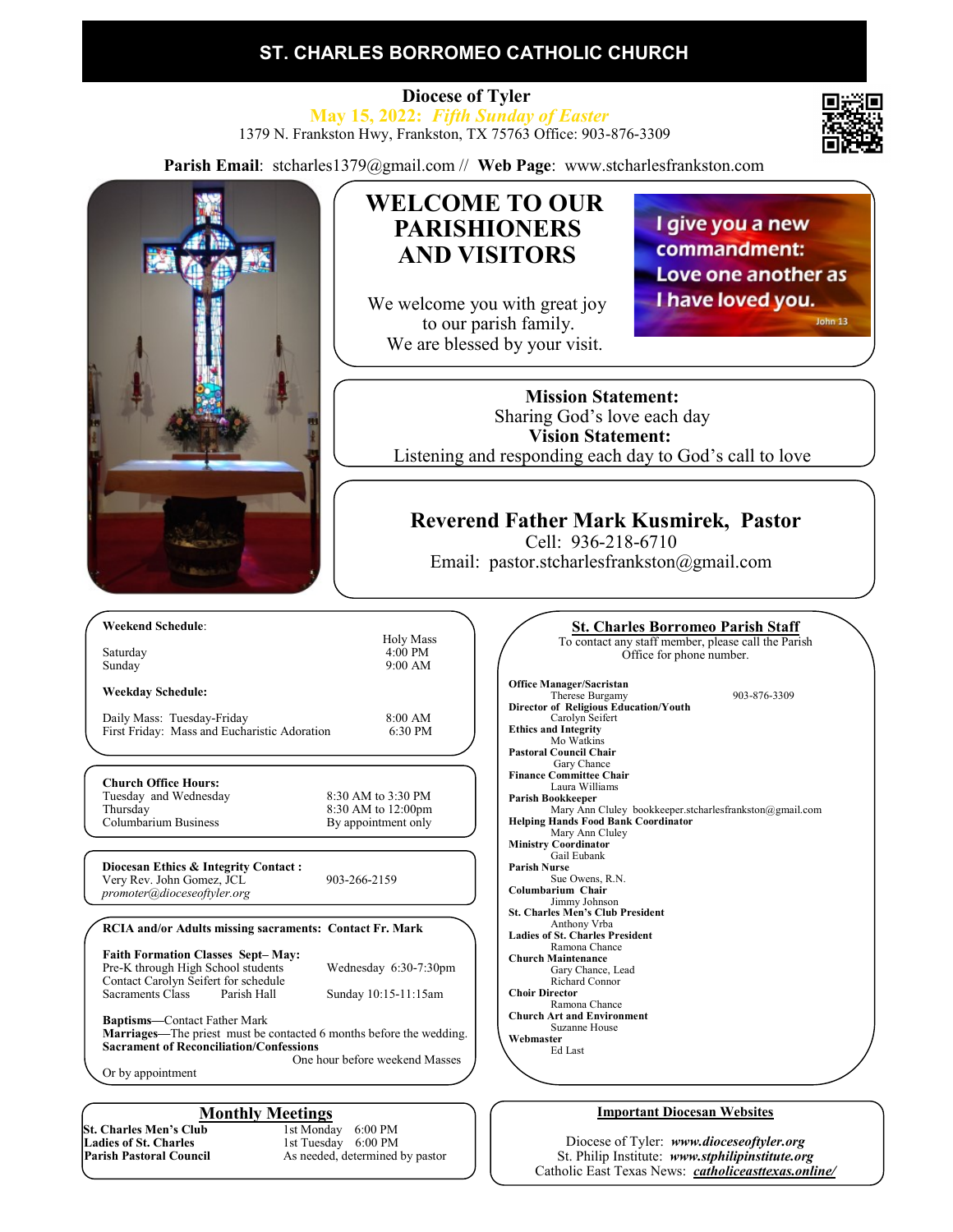





### *PARISH AND DIOCESAN NEWS*

- *Day of Prayer for Vocations: Today, our parish observes the World Day of Prayer for Vocations. This Day of Prayer, scheduled for last Sunday, was changed to allow us more time with our Bishop. The purpose of this day is to publicly fulfill the Lord's instruction to* **"Pray the Lord of the harvest to send laborers into his harvest"** *(Mt 9:38; Lk 10:2). Please pray that young men and women hear and respond generously to the Lord's call to the priesthood, diaconate, religious life, societies of apostolic life, or secular institutes.*
- Our parish will host the Frankston Independent School District Baccalaureate for graduating seniors on Sunday, May 15, beginning at 2pm.
- *Meetings this week:* PPC: Tuesday, May 17 at 6:30pm Liturgy Committee: Wednesday, May 18 at 10am Finance Council: Thursday, May 19 at 6pm
- Therese will be out of the office on Thursday, May 19.
- LOSC is sponsoring a retreat on *June 4, 2022* from 9:30-3:30, culminating with Mass at 4pm. "Lord, teach us to pray" is our theme. Deacon Trevor Wells will be presenting on prayer. A continental break fast and lunch will be served.
- The Gabriel Project in the Diocese of Tyler is planning an Angel Volunteer Training Event open to every Parish in the Diocese. The training will take place on *Saturday, July 9* at the Cathedral of the Immaculate Conception in Tyler. The time is 8am-12:30pm. If you have a question, call Collette Dockery (the director of the Gabriel Project) at 903-399-4925.
- *From St. Philip Institute: Three to Get Married Retreat Weekends*: Are you an engaged or civilly married couple who has started marriage formation in your parish? We invite you to register for an upcoming Three to Get Married retreat weekend! Your mentor couple is also invited to attend with you. These weekends tend to fill up quickly so we encourage you to sign up soon. For more information and to register, please visit stphilpinstitute.org/familylife. Upcoming English retreats are June 3-4 and September 16-17 at Wellspring. Upcoming Spanish retreat is July 15-16 at Wellspring.
- The Family Life Office is currently looking for individuals and couples to help promote and teach various methods of Natural Family Planning and Fertility Awareness Based Methods in both English and Spanish. Ideal candidates have experience using a method of NFP for at least one year and are willing to go through the certification process. For more information, contact Deanna Johnston at 903-630-5055 ext 120 or djohnston@stphilipinstitute.org.

#### **ST. CHARLES BORROMEO FINANCES YOUR GIFTS ARE VERY IMPORTANT TO US Donations for May 3-9, 2022**

| General Fund Collection\$ 3,248.00     |  |
|----------------------------------------|--|
|                                        |  |
| Monastery of the Infant Jesus\$ 510.05 |  |

**ONLINE GIVING OPTIONS:** 

 **www.stcharlesfrankston.com** *or* **www.dioceseoftyler.org/offertory** *Online gifts will be deposited directly to our parish.*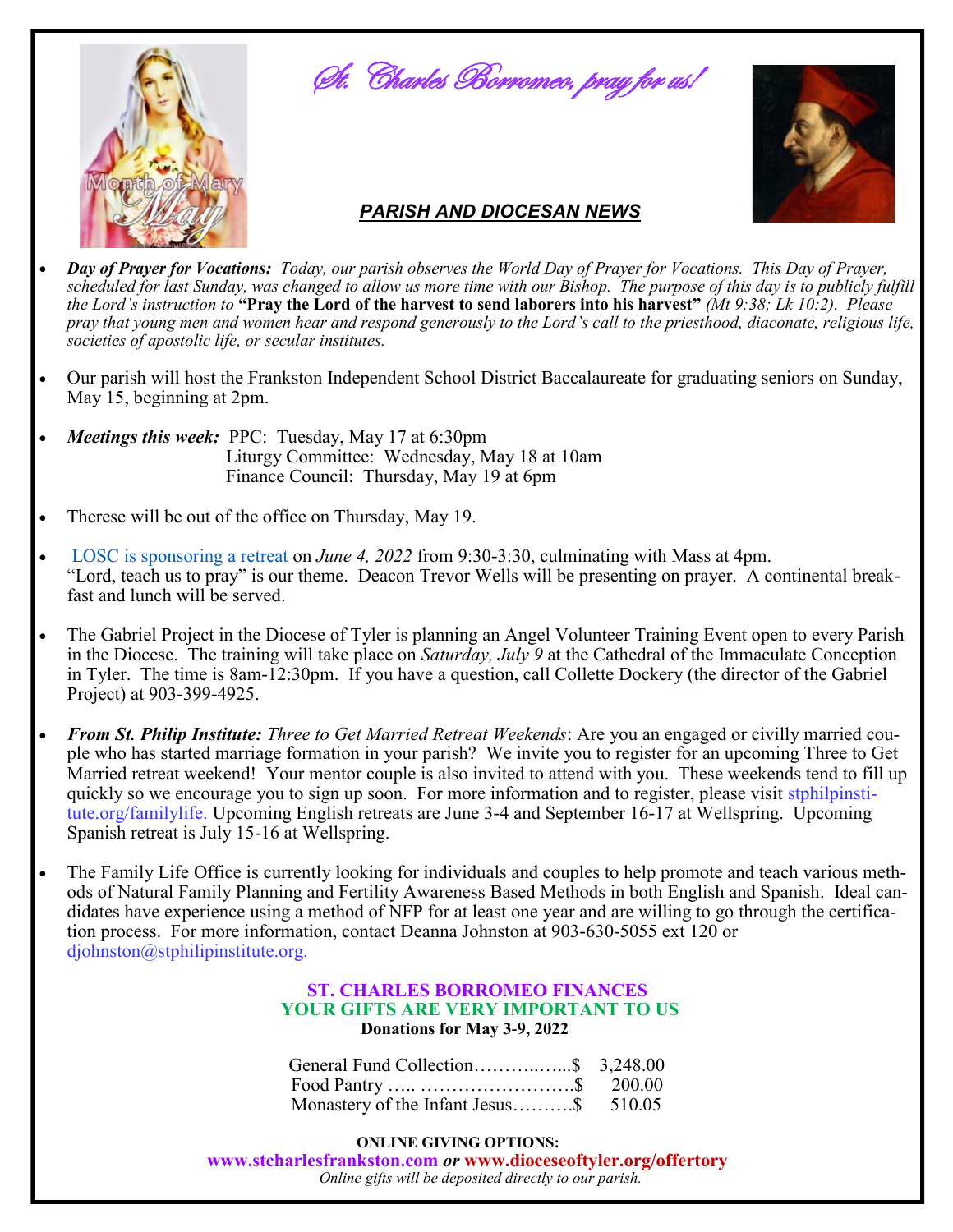| <b>MASS INTENTIONS:</b> |                                                                              |                      |                            |                                                     |
|-------------------------|------------------------------------------------------------------------------|----------------------|----------------------------|-----------------------------------------------------|
|                         | Saturday May 14 4:00 pm Stephen Parker by J & C Parker                       |                      | Thursday May 19            | 8:00 am Spiritual Bouquets for Mothers              |
| May 15<br>Sundav        | 9:00 am Pro Populo                                                           |                      | Friday<br>May 20           | 8:00 am +Don Cumm by G & R Chance                   |
|                         | Tuesday May 17 8:00 am Ramona Chance by LOSC                                 |                      | Saturday May 21<br>4:00 pm | Pro Populo                                          |
| Wed                     | May 18 8:00 am +Scott England by M LaRoux                                    |                      | Sunday May 22<br>9:00 am   | +Ann Seifert by G & R Chance                        |
|                         | Mass Dates are available. A small monetary offering is appropriate.          |                      |                            | We will be glad to send a card at no charge.        |
|                         |                                                                              |                      |                            |                                                     |
|                         | <b>Sanctuary Lights:</b> Dates are available: \$10 per week                  |                      |                            | <b>Flowers:</b> Dates are available: \$100 per week |
|                         |                                                                              |                      |                            |                                                     |
|                         | Please remember these friends and family members who are in need of prayers: |                      |                            |                                                     |
|                         |                                                                              |                      |                            |                                                     |
| <b>Olivia Cameron</b>   | <b>Gary Chance</b>                                                           | Joni Harbert         | John Jimenez               | <b>Mary Ann Jordan</b>                              |
| <b>Scott Jurecka</b>    | <b>Karen McCarten</b>                                                        | <b>Jimmy Nichols</b> | <b>David Taggart</b>       | <b>Evelyn Weems</b>                                 |
|                         |                                                                              |                      |                            |                                                     |

*The Pope's Intention for May: For faith-filled young people. We pray for all young people, called to live life to the fullest; may they see in Mary's life the way to listen, the depth of discernment, the courage that faith generates, and the dedication to service.*

Patricia Miller Sue Moulton Joe Paige Stephen Parker Pat Skarda

*May 17: Ramona Chance May 19: Richard Connor; Kirk Corley May 21: Angelina Chavez*

Chris Terry **Chris Terry** Julie Terry **Peter Terry** 

*BIRTHDAYS: ANNIVERSARIES*: *Week of May 15-21: May 21: Fr. Mark Kusmirek (45 years a priest!)* 

Prayer to St. Michael: St. Michael the Archangel, defend us in battle, be our protection against the wickedness and snares of the devil. May God rebuke him, we humbly pray; and do thou, O Prince of the heavenly host, by the power of God, Cast into hell Satan and all evil spirits who prowl about the world seeking the ruin of souls. Amen.



*Take the Load Off Your Back*: If you are carrying hurts or pains around because you've either hurt or been hurt. Or perhaps the relationship with God has taken a back seat and needs help. The sacrament of Penance is a source of healing and forgiveness. Confessions are heard each Saturday and Sunday beginning one hour before mass and ending about 10 minutes before mass (that gives me time to get ready for mass). Also during the week please call me, 936-218-6710, so we can find a convenient time.

**East Texas Food Bank** will be holding mobile pantry distributions the 2nd Tuesday of each month. The distribution will take place at United Methodist Church of Frankston. We need volunteers to help pack groceries and load into cars. Volunteers are needed 9am to 12pm. For more information, contact Tabitha Johnson at mobilepantry@easttexasfoodbank.org. Also, take a flyer available in the church narthex.

**MINISTRY SCHEDULE for May 21-22, 2022**

Please have someone take your place if you cannot be here.  *The Ministry Schedule is also available on our website and in the church narthex.*

### *Saturday, May 21: Sunday, May 22: Lectors: Dennis Kutach Youth*

*EMHC: Mo Watkins Angela Vrba Greeters: Gail Eubank Youth*

*Ushers: Gail Eubank Jimmy Johnson; Anthony Vrba Rosary: Therese Burgamy Charlotte Sanders Linens: May: Mary LaRoux June: Sue Owens*

**PREVENT ABUSE:** If you know or suspect that a minor or vulnerable adult is currently being abused or is in danger, immediately report it to state/local law enforcement or the Texas Department of Family and Protective Services at (800) 252-5400 or [txabusehotline.org.](http://txabusehotline.org/)

The Diocese of Tyler is committed respecting the dignity of all persons and to helping anyone who may have been hurt or abused by a priest, deacon, religious, or anyone working in the name of the Church. Any current or past cases of abuse involving Church personnel should be reported to civil authorities and also to the victim assistance coordinator at (903) 266-2159 or [vac@dioceseoftyler.org.](mailto:vac@dioceseoftyler.org)